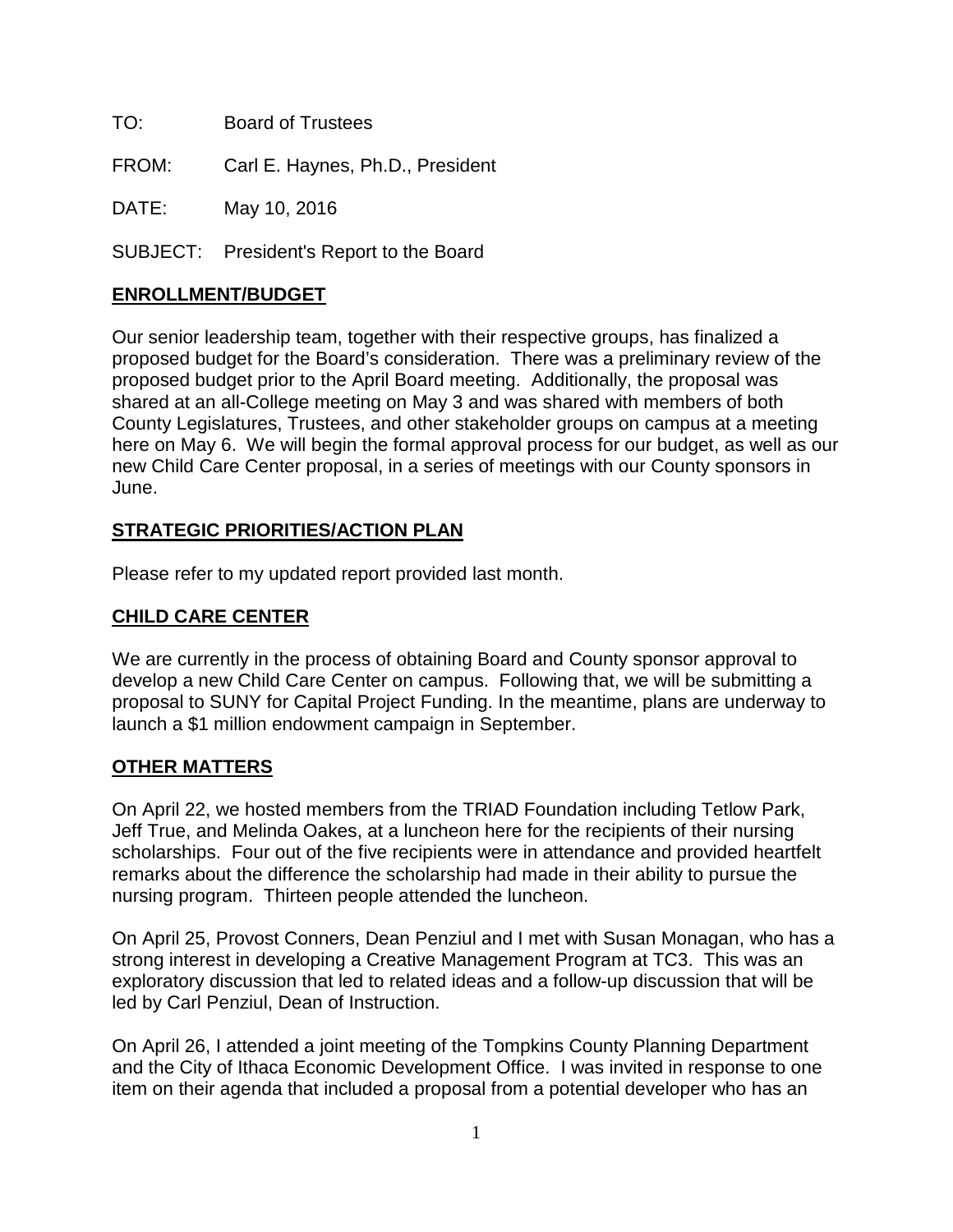interest in developing a conference center by adding an additional floor on top of the Cayuga Street parking garage that houses Coltivare. The joint committees were intrigued by the proposal and the developer has already obtained some engineeringrelated input on the project. He is also interested in collaborating with Coltivare as part of his proposal. The next step is for the Downtown Ithaca Alliance and related entities to conduct a grant-funded feasibility study on the need for a conference center in Ithaca that should be completed by the end of the summer/early fall.

On April 27, I provided welcoming remarks at our annual Graduate of Note program. This program recognizes graduating students who have achieved notable success in their respective degree program. The selection of the honorees is done by faculty members who have worked closely with the students and who are best able to determine the most worthy recipient of this distinction. There were 39 students honored with approximately 140 people in attendance.

On April 28, Walter Poland and I met with Dr. Jim Miller, Senior Vice President for Enrollment Management and Career Services at RIT, for discussion of our collaboration regarding our Global initiatives and explored opportunities for extending our relationship.

On May 3, I, together with Provost Conners, Dean Penziul, Heather Stevens, Taylor Reid, and Todd McLane hosted staff from Wells College for a discussion on several possible articulation agreements, including our Farm to Bistro initiative. We also provided them with a tour of the TC3 Farm and Coltivare. Those from Wells College who attended were President Jonathan Gibralter, Provost and Dean of the College Cindy Speaker, Director of Admissions and Financial Aid Susan Sloan, Admissions Transfer Counselor Sara Iszard, and Director of Center of Sustainability and the Environment Marian Brown.

Also on May 3, I held a College-wide meeting for a discussion of the 2016-2017 proposed operating budget.

Also on May 3, we held our annual Shaw Legacy Society Dinner at the Country Club of Ithaca. There were approximately thirty people in attendance, including spouses. The program for the event, "Children are the Future," was presented by Johanna Hartnett, Director of the Child Care Center, Brittany Shipman, alumnus and assistant teacher at the Child Care Center, along with Carol Sammis, Early Childhood Program Chair, Gisselle Ruiz (Early Childhood Program student), and Cassandra Lasher (Early Childhood Program student). I provided College updates relating to the TC3 Farm, the new Child Care Center, the Emerging Scholars Program, and unveiled the new Tompkins Cortland Community College logo.

On May 4, I provided welcoming remarks at the 6<sup>th</sup> annual Take PRIDE Awards hosted by Amy Trueman and Meg Garvey. There were approximately 85 people in attendance and awards were given in both individual and group categories for those demonstrating student leadership and Perseverance, Responsibility, Integrity, Dialogue or Equality.